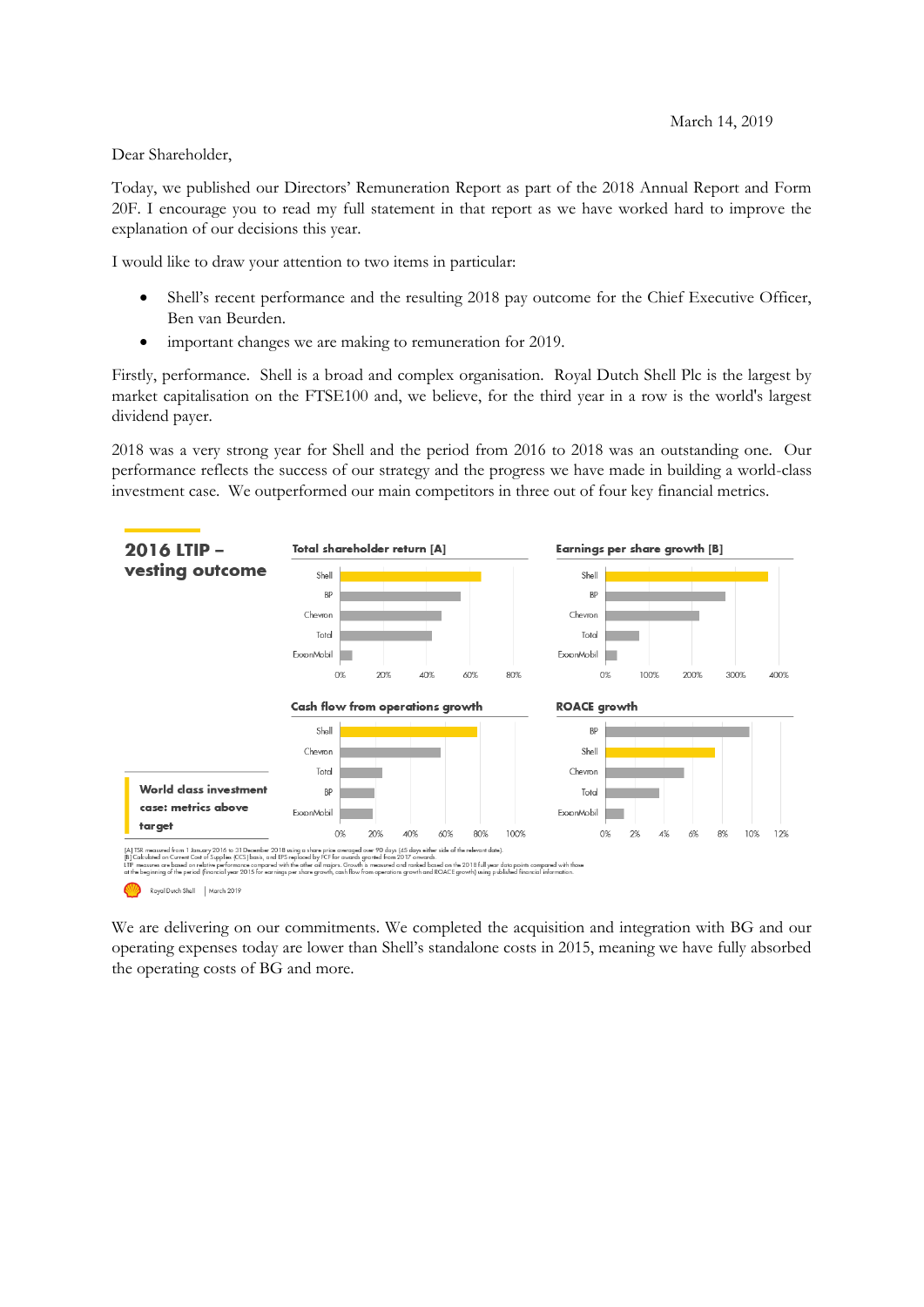

Divestments: headline. 2020 organic free cash flow outlook at \$60 per barrel real terms 2016, mid-cycle Downstream. Share buybacks: subject to further progress with debt reduction and oil price conditions<br>CFFO from new pro

Royal Dutch Shell | March 2019

As a result of this outstanding performance, the Long-Term Incentive Plan vests at 190%. This is only the third time in the last 10 years that the plan has vested above target, and the average vesting over the decade has been only 89%. Ben will have to hold onto the shares he receives to make sure that Shell's success is sustained. He has voluntarily committed to holding these shares for at least three years, in line with our latest retention policy.

With Ben's remuneration being so heavily weighted to performance over a three-year period, this latest vesting means there has been a significant shift in his 2018 single figure of remuneration to a total of 20.1 million Euros.

We are confident that this remuneration is firmly grounded in strong business performance and returns to shareholders. Nearly 20% of our employees have similar share awards and have also benefitted from Shell's success, as have the millions of people who benefit from Shell's dividend payments in their investments and pensions.

We are prudent on pay. Ben's base salary is only now reaching the level that the previous CEO started at, and his salary increases have been broadly aligned with relevant employee increases. His variable pay opportunity has remained broadly unchanged.

Therefore, as Chair of the Remuneration Committee, I am satisfied that these are rewards for exceptional performance within a prudent framework that shares success among Shell's employees.

Turning now to changes we will make for 2019. We have engaged extensively with our shareholders in the last year and have decided to accelerate three changes we had planned to make for the next Policy vote in 2020. These changes are possible under the existing approved Policy and there will of course still be a Policy vote next year.

So with immediate effect, we are simplifying our executive directors' bonus structure to remove the individual performance factor. We are also reducing Ben's target bonus so it is half of his maximum bonus opportunity which remains unchanged.

Finally, we are linking our first three-year target towards achieving our ambition to reduce the Net Carbon Footprint of the products we sell, to executive remuneration through our long-term incentive plan. This and other measures that help us achieve our ambitions in the longer-term, related to the growth of Shell's power business, opportunities in advanced biofuel technology and the development of systems to capture and store carbon, have been linked to the 2019 long-term incentive award made to around the top 150